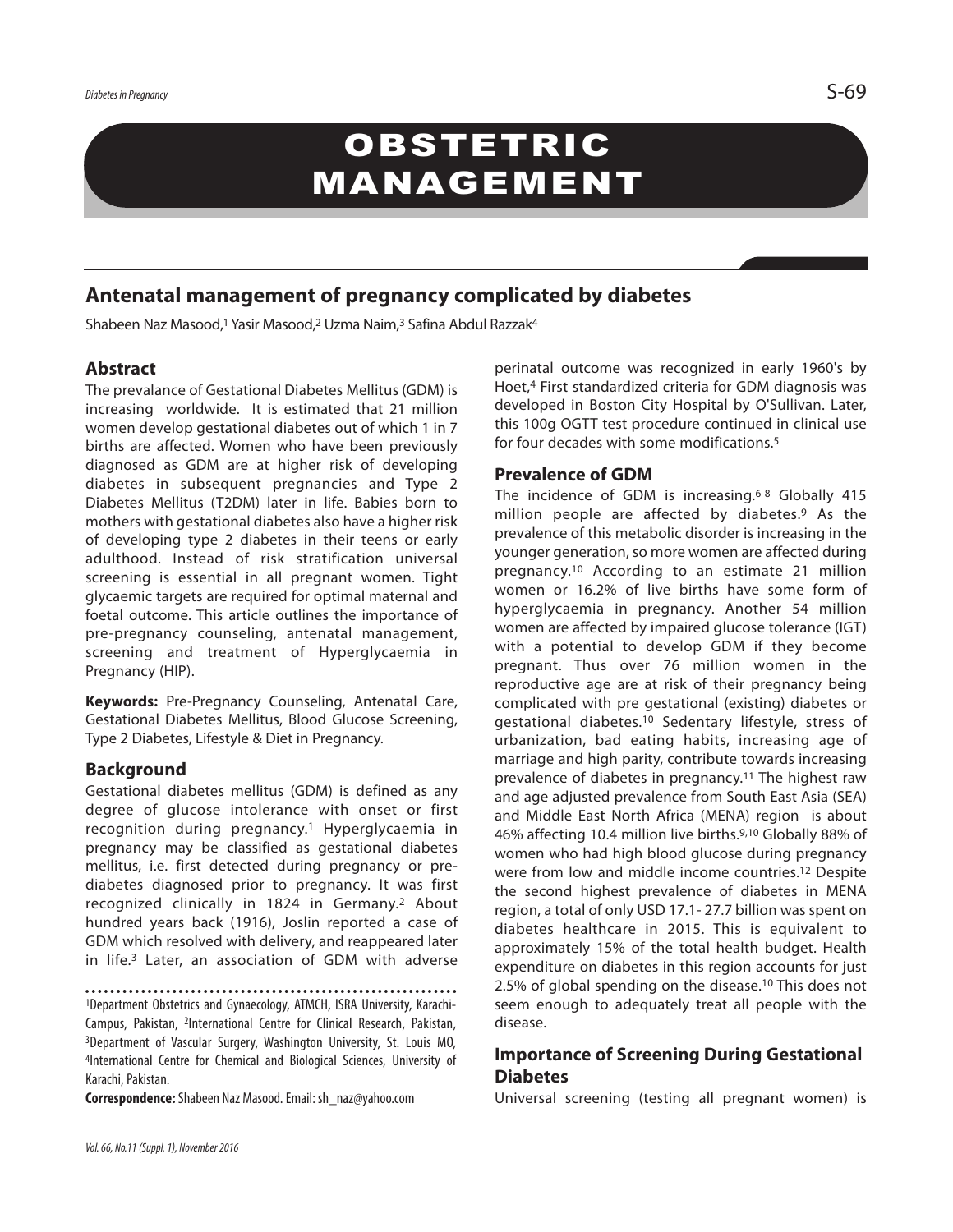more relevant to Asian population including Pakistani women who are considered to be at high risk. 12 HIP usually is asymptomatic, women who are not screened for blood glucose estimation; will not be diagnosed and therefore will not be treated. This unrecognized and therefore untreated HIP can have foetal, neonatal and maternal complications in addition to the development of T2DM in the mother in later life and in the child in early adolescent life. So the diagnosis and management of hyperglycaemia in pregnancy may be done according to available resources as compared to no or poor care, 13 despite socioeconomic, cultural and health system constrains.

# **Screening for GDM IADPSG Criteria**

The global controversy continues about the best screening and diagnostic methods for GDM. <sup>14</sup> WHO (2013) and International Association of Diabetes and Pregnancy Study Group (IADPSG 2010) has approved single-step 75G OGTT criteria.<sup>15</sup> In IADPSG criteria venous blood sample is taken after 08 hours of overnight fasting. Thereafter 75G of anhydrous glucose dissolved in 250cc water is given to drink in 05 minutes. Venous blood samples are drawn at 1 and 2 hours after glucose load. 15

The recommended blood glucose targets according to IADPSG for diagnosis of hyperglycaemia in pregnancy14 are as under:

Fasting: 92 mg/dl

01 hr. post-prandial: 180 mg/dl

02 hours. post-prandial: 153 mg/dl

In IADPSG criteria an increased number of women up to 18 - 25% may be diagnosed as having GDM. <sup>16</sup> This is due to lower diagnostic levels of glucose thresholds and only a single abnormal value is recommended as conclusive for diagnosis.

# **DIPSI Criteria**

Most women come to antenatal clinics in non-fasting state; they can be screened by Diabetes in pregnancy study group India, (DIPSI) method. <sup>17</sup> A non- fasting oral glucose tolerance test (OGTT) using 75 G glucose solution is given to drink irrespective of the last meal. A venous blood sample is tested 2 hours after the oral glucose load. In DIPSI method the cut off for screening and diagnostic level of blood glucose is 140 mg/dl. 15,17

# **Frequency of Glucose Monitoring**

The guidelines regarding frequency of blood glucose

testing are equivocal. American Diabetes Association (ADA) encourages pre and postprandial monitoring of blood glucose but does not recommend a specific frequency of testing.18 However, one fasting and three postprandial (two hours post meal) selfmonitoring of blood glucose (SMBG) are recommended for women with hyperglycaemia in pregnancy (HIP) to prevent macrosomia.19,20 In low resource settings one postprandial SMBG with documented relation to timing of meal can help in management of HIP.

# **Target Level of Blood Glucose in Pregnancy**

It must be emphasized that diagnostic levels of blood glucose is not the same as the control levels of blood glucose (after the diagnosis of diabetes is confirmed). The aim of therapy is to achieve normoglyacemia without undergoing hypoglycaemic episodes during pregnancy.

# **Pathophysiology of GDM**

In non-obese women insulin sensitivity decreases by 40% during normal pregnancy. <sup>21</sup> As a result insulin production is increased due to pancreatic beta cell hyperplasia. Increased insulin resistance during pregnancy is because of contra-insulin placental hormones like human placental lactogen, human chorionic somatotrophin and visceral adiposity. Normally blood glucose levels in pregnancy are lower due to continuous foetal consumption, increased glycogen storage and decreased hepatic glucose output.

Women who develop hyperglycaemia during pregnancy because of high insulin resistance and obesity, the compensatory mechanisms fail to meet the increasing demands with advancing gestation and result in manifestation of diabetes.

# **Risk associated with Hyperglycaemia in Pregnancy**

Women who are not screened and thus remain undiagnosed for diabetes during pregnancy have greater risk of pregnancy complications like pregnancy induced hypertension (PIH), repeated vaginal candidal infections, polyhydramnios and increased risk of caesarean births but also run the risk of developing type 2 diabetes in later life. <sup>11</sup> The increased risk of foetal congenital anomalies, miscarriages, preterm births, macrosomia and iatrogenic prematurity are well known intra uterine complications. In newborns the risk of hypoglycaemia, hypocalcaemia, hyperbilirubinaemia can be reduced if mother is screened for diabetes during pregnancy and glycaemic control is appropriately instituted.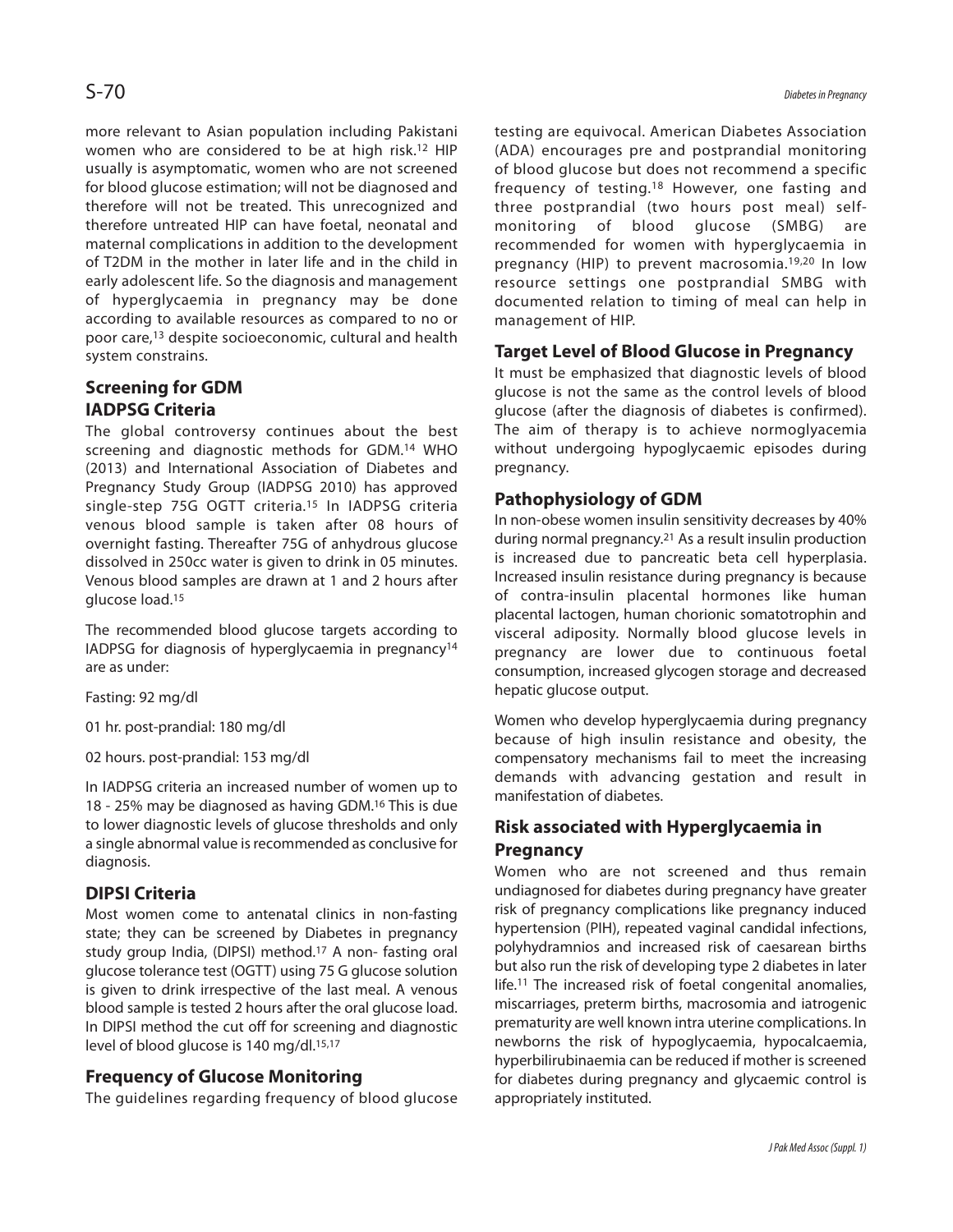#### **Pre-Pregnancy Care (PPC)**

Despite the proven benefits of PPC the compliance is poor. PPC is the main principle of management for women with pre-existing hyperglycaemia or previous history of GDM. The aim is to optimize glycaemic control 03-06 months prior to planning next pregnancy. Attention to diet, exercise and counseling regarding weight reduction and normalizing BMI prior to conception may have beneficial effects on diabetes control and improve insulin resistance.

Medications like ACE inhibitors, ARBs and statins should be discontinued since these medications have known teratogenic effects. Instead Methyldopa is a safer antihypertensive in pregnancy. In women with long standing diabetes retinal, renal, neuropathic and cardio vascular complications need combined medical care.

#### **Antenatal Management Obstetric Management**

Antenatal obstetric management should include frequent antenatal visits over and above which is required for a non-diabetic pregnancy. Frequent foetal ultrasound monitoring including second trimester anomaly scan to exclude cardiac, skeletal and neural tube defects. Third trimester growth scan are essential to rule out macrosomia or dysmaturity. Attention to blood pressure monitoring due to increased incidence of pre-eclampsia, urinalysis to exclude asymptomatic bacteuria, treatment of vaginal candidal infections. In view of iatrogenic prematurity and possibility of antenatal steroids (with increase in insulin dosage), an up titration of insulin with increasing gestation are few of the important antenatal management strategies. Strict glycaemic control throughout antenatal period with diet, lifestyle and or insulin is required. Decision regarding mode of delivery should be individualized according to estimated foetal weight (macrosomia), glycaemic control, medical and obstetrical history.

#### **Life style modification**

Lifestyle modification, diet, exercise and weight management are important pre-pregnancy and antenatal interventions. An individualized lifestyle intervention reduces the incidence of GDM by 39% in high risk pregnant women. 22

#### **Medical Nutritional Therapy**

The overall goal of dietary intervention in pregnancy with diabetes is meant to reduce the risk of perinatal complications e.g. macrosomia associated with hyperglycaemia. To prevent excessive maternal weight gain, approx. 2000 - 2050 calories is required (irrespective of their BMI) to maintain euglycaemia, control maternal weight gain, and neonatal birth weight around 3.5 Kg. 23,24 Food having low glycaemic index (<70) helps in reducing glucose excursions.25 High soluble fibre diets (up to 28 g/day) are recommended in pregnancy as it has low glycaemic index. <sup>26</sup> The dietary management can be achieved by using culturally appropriate model or color coding of food plate in low resource settings. Dietary regulations/ modifications and 30 minutes of physical activity may reduce glucose levels up to 23 mg/dl. 27

#### **Macronutrients and Micronutrients**

An evidence-based recommendation for optimum nutritional intervention in pregnancy is scarce. A minimum of 175 grams of carbohydrates intake per day28 or 40% of the carbohydrate are said to reduce hyperglycaemia. <sup>29</sup> It should be distributed throughout the day in three meals and three snacks. 30 Fish is a rich source of lean protein and contains three omega fatty acids. It also contains traces of mercury which readily crosses the placental barrier and is reported to damage foetal nervous system. However, shrimps, canned tuna, salmon have low levels of mercury and women can have approximately 250 - 300 grams a week (two average meals). 30

For a positive impact on the metabolic goals of GDM,<sup>31</sup> in addition to macronutrients, some micronutrients such as vitamin D (400 - 1000 units/day), folate (400 micrograms up to 12 weeks of gestation to prevent foetal neural tube defects), B6, B12, calcium (800 units/day), iron (100-200 mg of oral elemental iron per day), zinc and omega 3 fatty acid are important for foetal development and to prevent maternal postpartum depression. <sup>30</sup> Extreme caloric restriction less than 1500 calories per day may increase the risk of ketonemia in pregnancy with Type 1 Diabetes Mellitus (T1DM). <sup>13</sup> An evening snack may prevent ketosis overnight.

#### **Physical Therapy**

Physical activity leads to increase glucose uptake into skeletal muscles, <sup>32</sup> improves insulin action and may change distribution of body fat and reduction in visceral fat. <sup>33</sup> Arm exercises while seated in a chair for 10 minutes after each meal is recommended in women with GDM. 32 Physical activity of moderate intensity of about 20 minutes per day, low caloric diet and weight loss may reduce the risk of progression to T2DM in women with history of GDM.<sup>33-35</sup> Each 5 kg increment of weight gain after GDM pregnancy is associated with a 27% higher risk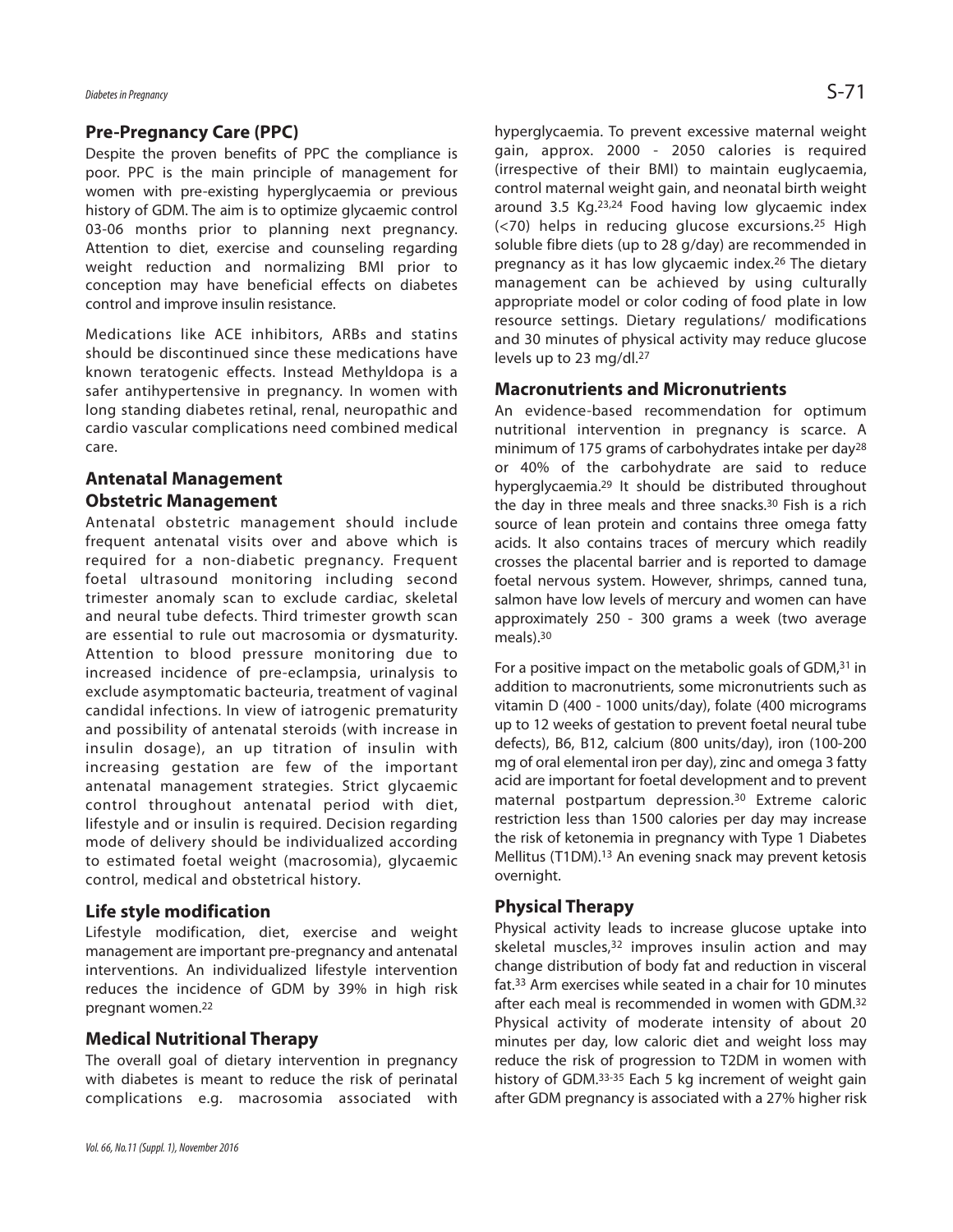of future development of T2DM. 33

# **Medical Therapy for HIP**

When diet and physical activity are not sufficient to control hyperglycaemia in pregnancy, insulin is considered as gold standard of therapy. Requirement of insulin usually changes in each trimester. Short acting analogues Lispro and Aspart and long acting Detemir are considered safe to be used in pregnancy. 13

In case of poor glycaemic control and non-compliance to medical therapy, HbA1c levels may be tested as per trimester-specific recommendations. 36

Use of oral hypoglycaemic drugs (OHDs) like Metformin and Glyburide (Glibenclamide) are increasingly considered as a sole or adjuvant to insulin therapy. As a result, use of glyburide increased from about 7% to 65% in ten years period (from 2000 to 2011) since 2007. 26,37-39 According to a systematic review and meta-analysis published in BMJ 2015, <sup>40</sup> glyburide seems inferior to both Insulin and Metformin. While a combination of Insulin and Metformin performs slightly better than metformin alone.

### **Conclusion**

Considering the high prevalence of hyperglycaemia in pregnancy, universal screening of all pregnant women should be recommended. <sup>7</sup> The importance of early diagnosis of hyperglycaemia in pregnancy is crucial to avoid fosetal and maternal complications and future development of Type 2 diabetes in both mother and child.

#### **References**

- 1. Metzger BE, Coustan DR, Organizing Committee. Summary and recommendations of the fourth international workshopconference on gestational diabetes mellitus. Diabetes care. 1998; 21: B161-7.
- 2. Hadden DR, Hillebrand B. The first recorded case of diabetic pregnancy (Bennewitz HG, 1824, university of Berlin). Diabetologia 1989; 32: 625.
- 3. Joslin EP: The treatment of diabetes mellitus. Can Med Assoc J 1916; 6: 673-84.
- 4. Hoet JP, Lukens FD. Carbohydrate metabolism during pregnancy. Diabetes 1954; 3: 1-12.
- 5. O'Sullivan JB, Mahan CM. Criteria for the oral glucose tolerance test in pregnancy. Diabetes 1964; 13: 278-85.
- 6. Flegal KM, Carroll MD, Kit BK, Ogden CL. Prevalence of obesity and trends in the distribution of body mass index among US adults, 1999-2010. JAMA 2012; 307: 491-7.
- 7. Coustan DR, Lowe LP, Metzger BE, Dyer AR, International Association of Diabetes and Pregnancy Study Groups. The hyperglycemia and adverse pregnancy outcome (HAPO) study: paving the way for new diagnostic criteria for gestational diabetes mellitus. Am J Obstet Gynecol 2010; 202: 654.e1-e6.
- 8. Dabelea D, Snell-Bergeon JK, Harts?eld CL, Bischoff KJ, Hamman RF, McDuf?e RS, et al. Increasing prevalence of gestational

diabetes mellitus (GDM) over time and by birth cohort: kaiserpermanente of Colorado GDM screening program. Diabetes Care 2005; 28: 579-84.

- 9. International Diabetes Federation. Diabetes atlas. 7th ed. Brussels: International Diabetes Federation, 2015.
- 10. Sacks DB. Diagnosis of gestational diabetes mellitus: it is time for international consensus. Clin Chem 2014; 60: 141-3.
- 11. Fetita LS, Sobngwi E, Serradas P, Calvo F, Gautier JF. Consequences of fetal exposure to maternal diabetes in offspring. J Clin Endocrinol Metab 2006; 91: 3718-24.
- 12. Neilsen KK, de Courten M, Kapur A. The urgent need for universally applicable simple screening procedures and diagnostic criteria for gestational diabetes mellitus - lessons from projects funded by the world diabetes foundation. Glob Health Action 2012; 5: 17277.
- 13. Hod M, Kapur A, Sacks DA, Hadar E, Agarwal M, Di Renzo GC, et al. The international federation of gynecology and obstetrics (FIGO) initiative on gestational diabetes mellitus: a pragmatic guide for diagnosis, management, and care. IntJ Gynaecol Obstet 2015; 131 (Suppl 3): S173-211.
- 14. Metzger BE, Gabbe SG, Persson B, et al., International Association of Diabetes and Pregnancy Study Groups Consensus Panel. International association of diabetes and pregnancy study groups recommendations on the diagnosis and classification of hyperglycemia in pregnancy. Diabetes Care 2010; 33: 676-82.
- 15. World Health Organization. Diagnostic criteria and classification of hyperglycaemia first detected in pregnancy. Geneva, WHO, 2013.
- 16. Sacks DA, Hadden DR, Maresh M, et al. Frequency of gestational diabetes mellitus at collaborating centers based on IADPSG consensus panel - recommended criteria: the hyperglycemia and adverse pregnancy outcome (HAPO) study. Diabetes Care 2012; 35: 526-8.
- 17. Anjalakshi C, Balaji V, Balaji MS, Ashalata S, Suganthi S, Arthi T, et al. A single test procedure to diagnose gestational diabetes mellitus. Acta Diabetol 2009; 46: 51-4.
- 18. American Diabetes Association. Standards of medical care in diabetes - 2015. Diabetes Care 2015; 38(Suppl 1): S1-S90.
- 19. HAPO Study Cooperative Research Group. The hyperglycemia and adverse pregnancy outcome (HAPO) study. Int J Gynaecol Obstet 2002; 78: 69-77.
- 20. Metzger BE, Lowe LP, Dyer AR, et al, HAPO Study Cooperative Research Group. Hyperglycemia and adverse pregnancy outcomes. N Engl J Med 2008; 358: 1991-2002.
- 21. Catalano PM, Huston L, Amini SB, Kalhan SC. Longitudinal changes in glucose metabolism during pregnancy in obese women with normal glucose tolerance and gestational diabetes mellitus. Am J Obstet Gynecol 1999; 180: 903-16.
- 22. Koivusalo S, Rönö K, Klemetti M, Roine R, Lindström J, Erkkola M et al. Gestational diabetes mellitus can beprevented by lifestyle intervention: the Finnish gestational diabetes prevention study (RADIEL)- a randomized controlled trial. Diabetes Care 2016; 39: 24-30.
- 23. Foyett JP. Management of obesity. Prim Care Rep 2000; 6: 19.
- 24. Snyder J, Gray-Donald K, Koski KG. Predictors of infant birth weight in gestational diabetes. Am J Clin Nutr 1994; 59: 1409-14.
- 25. Institute of Medicine. Dietary reference intakes: energy, carbohydrate, fiber, fat, fatty acids, cholesterol, protein, and amino acids. Washington, DC: National Academies Press; 2002: 389.
- 26. National Collaborating Centre for Women's and Children's Health (UK). Diabetes in pregnancy: management of diabetes and its complications from preconception to the postnatal period. NICE Clinical Guideline, No.63. London: RCOG Press; 2008.
- 27. Avery MD, Walker AJ. Acute effect of exercise on blood glucose and insulin levels in women with gestational diabetes. J Matern